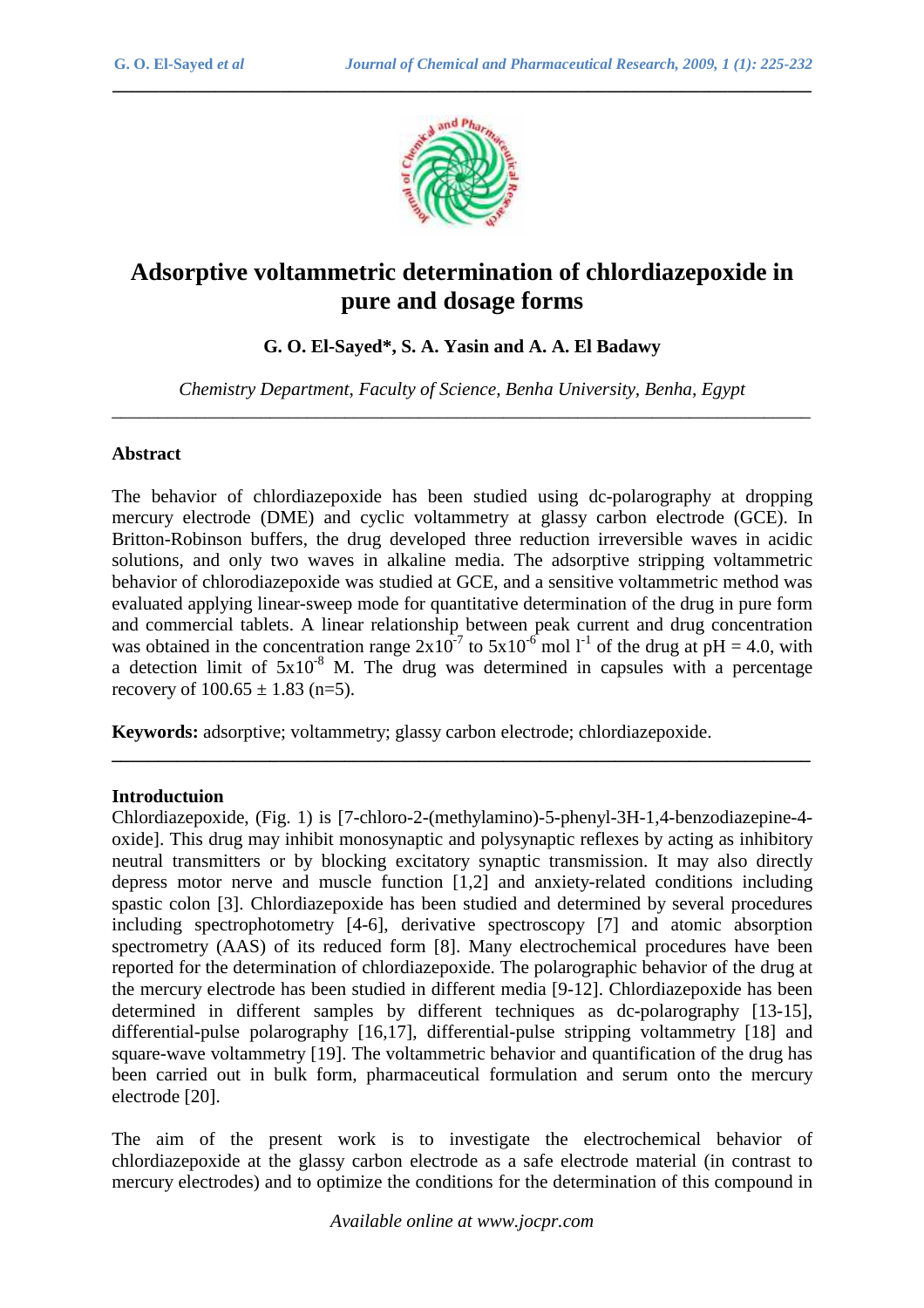pharmaceutical dosage forms and human serum using adsorptive linear-scan voltammetry technique.



## **Fig 1. Molecular structure of chlordiazepoxide**

## **Experimental Section**

#### *Apparatus*

The dc polarographic study was carried out using a Sargent-Welch polarograph model 3001. The electrochemical cell was a glass beaker with two electrode: DME ( $m= 0.37$ ,  $t= 3.6$  s,  $h=$ 60 cm) as working electrode and SCE as a reference electrode. All measurements were carried out at room temperature.

Cyclic and linear-scan voltammograms were recorded by a potentiostat model 273 A with a software model HQ 2030. A three-electrode cell was equipped with a glassy carbon working electrode, a platinum-wire auxiliary electrode and an Ag/AgCl reference electrode. The solutions were purged with pure nitrogen gas for 5 min before being analyzed at room temperature.

## *Materials and reagents*

Chlordiazepoxide was provided by EVA Pharmaceutical Company. All reagents were of analytical-reagent grade. De-ionized water was used throughout the experiments. Britton-Robinson buffer of pH range 2.0-12.0 was prepared by adjusting an acid solution mixture (0.4 M in each of the following acids: acetic acid, boric acid and ortho-phosphoric acid) with 0.8 M NaOH solution to the desired pH value. A standard drug solution  $(1.00 \times 10^{-3} \text{ mol } l^{-1})$ was prepared in ethanol then serially diluted with the same solvent as appropriate. The working solutions were prepared by adding suitable volumes of the stock to the buffer solution and adjusting the final percentage of ethanol at  $20\%$  (v/v).

# *Procedure*

# *Procedure of standard chlordiazepoxide hydrochloride*

Stock solutions of chlordiazepoxide hydrochloride  $(1.00x10^{-3} \text{ mol } l^{-1})$  were prepared in pure ethanol and kept in refrigerator. The working solutions were prepared by diluting definite volumes with supporting electrolyte and aqueous/ethanol solution to obtain the desired concentrations.

## *Procedure for capsules*

Weight the contents of 10 capsules of the commercial formulation of the drug (Cloxide®, EVA Pharm. Co.) which contain 5 mg/tablet. Transfer an accurately weighed quantity of the powder equivalent to 37.2 mg of chlordiazepoxide into a small beaker. Shake gently for 20 min with about 80 ml aqueous solution containing 20% ethanol and filter into a 100 ml measuring flask. Wash the beaker and the filter paper then transfer the washing into the same measuring flask. Complete to the mark with the same solvent to obtain  $1.00x10^{-3}$  mol  $1^{-1}$  of the drug solution. Transfer aliquot volumes containing suitable amounts of the drug into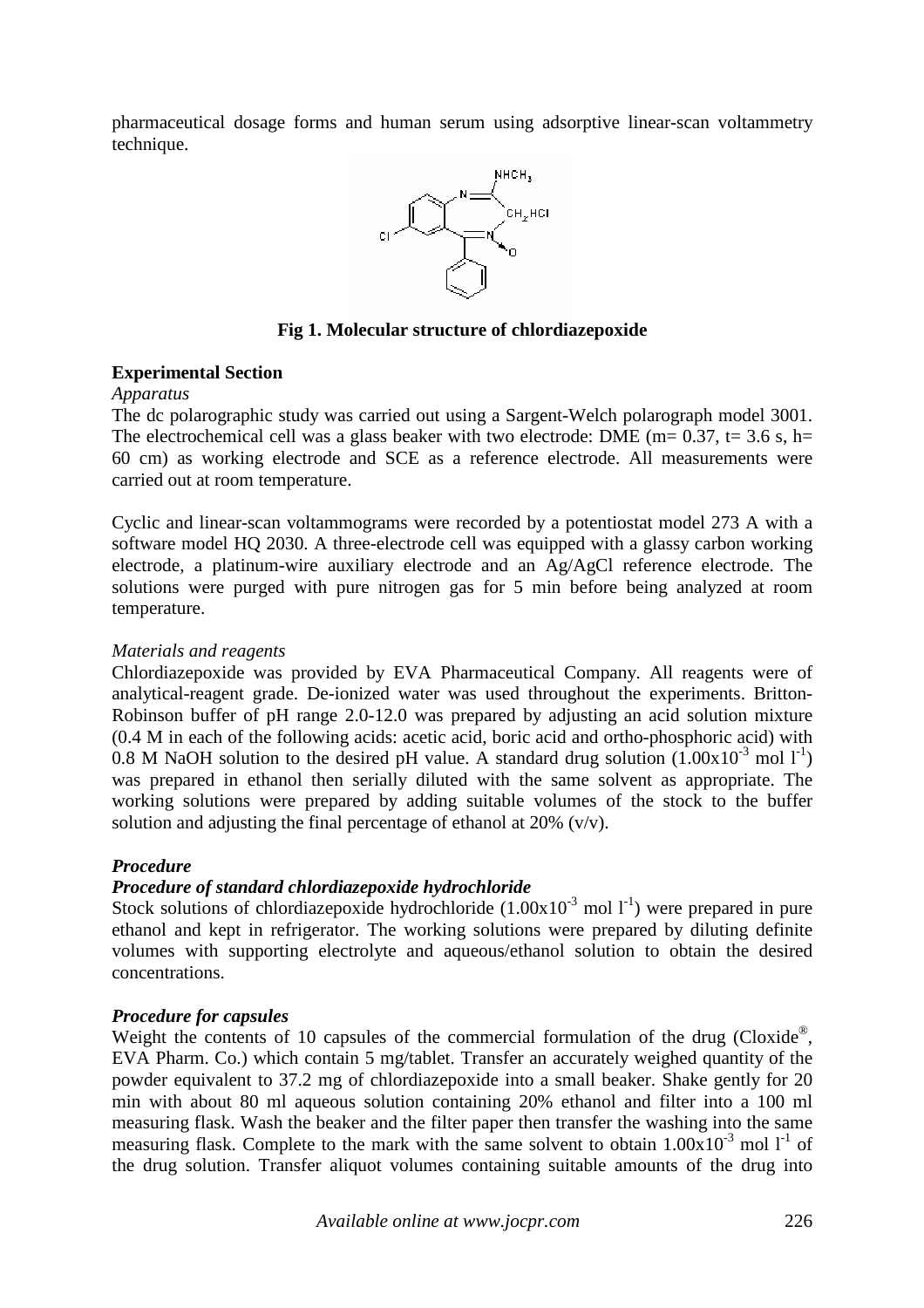series of 25 ml measuring flasks and complete to the mark with the supporting electrolyte. Transfer the whole contents of the flask into the working cell. Pass pure nitrogen for 5 min before measurements. Record the current in negative direction from 0 to -1500 mV vs. reference electrode.

## *Procedure for serum*

Serum samples obtained from healthy individuals were stored frozen until assay. After gentle thawing, an aliquot of sample was fortified with chlordiazepoxide dissolved in de-ionized water to achieve the appropriate concentration. The supernatant was taken carefully. An appropriate volumes of supernatant liquor was transferred to a 10 ml volumetric flask, diluted with buffer solution of pH 4.00 and 30% ethanol. The proposed method was used for assaying the drug.

#### **Results and Discussion**

#### *DC polarography*

The dc-polarograms of chlordiazepoxide in B-R buffers of pH values 2.0-7.8 exhibited three irreversible reduction waves of almost equal heights. In alkaline solutions (pH>8), only two waves were observed, Fig 2. The half-wave potentials of the three waves shifted to more negative potentials on increasing the pH of the working solutions indicating a proton-transfer reaction precedes the electrode process [21]. The plots of  $E_{de}$  vs log  $[i/(i_d-i)]$  for the three waves at different pH values gave straight lines of slope  $S_1=59/\alpha n_a$ . From the values of  $\alpha n_a$ , the value of the transfer coefficient (*α*) was calculated. These values of  $\alpha$  (0.45-0.56) reflect the irreversible nature of the electrode process. The number of hydrogen ions  $(Z_{H+})$ participating in the rate-determining step was calculated to be one from the values of the slopes  $S_1$  (of  $E_d$ - log  $[i/(i_d-i)]$  plots) and  $S_2$  (of  $E_{1/2}$  – pH plots); where:  $(Z_{H+}) = S_2/S_1$ .



**Fig 2. DC polarograms of 1x10-3 mol l-1 chlordiazepoxide in B-R buffer solutions of different pH values** (a: 2.0, b: 3.1, c: 4.2, d: 5.1, e; 6.0, f: 7.0, g: 7.9, h: 9.8, i: 10.5, j: 11.8)

A controlled-potential coulometric analysis of a definite concentration of chlordiazepoxide at pH 5.0 using a large mercury pool as a cathode, indicated that two electrons were consumed in each of the three waves.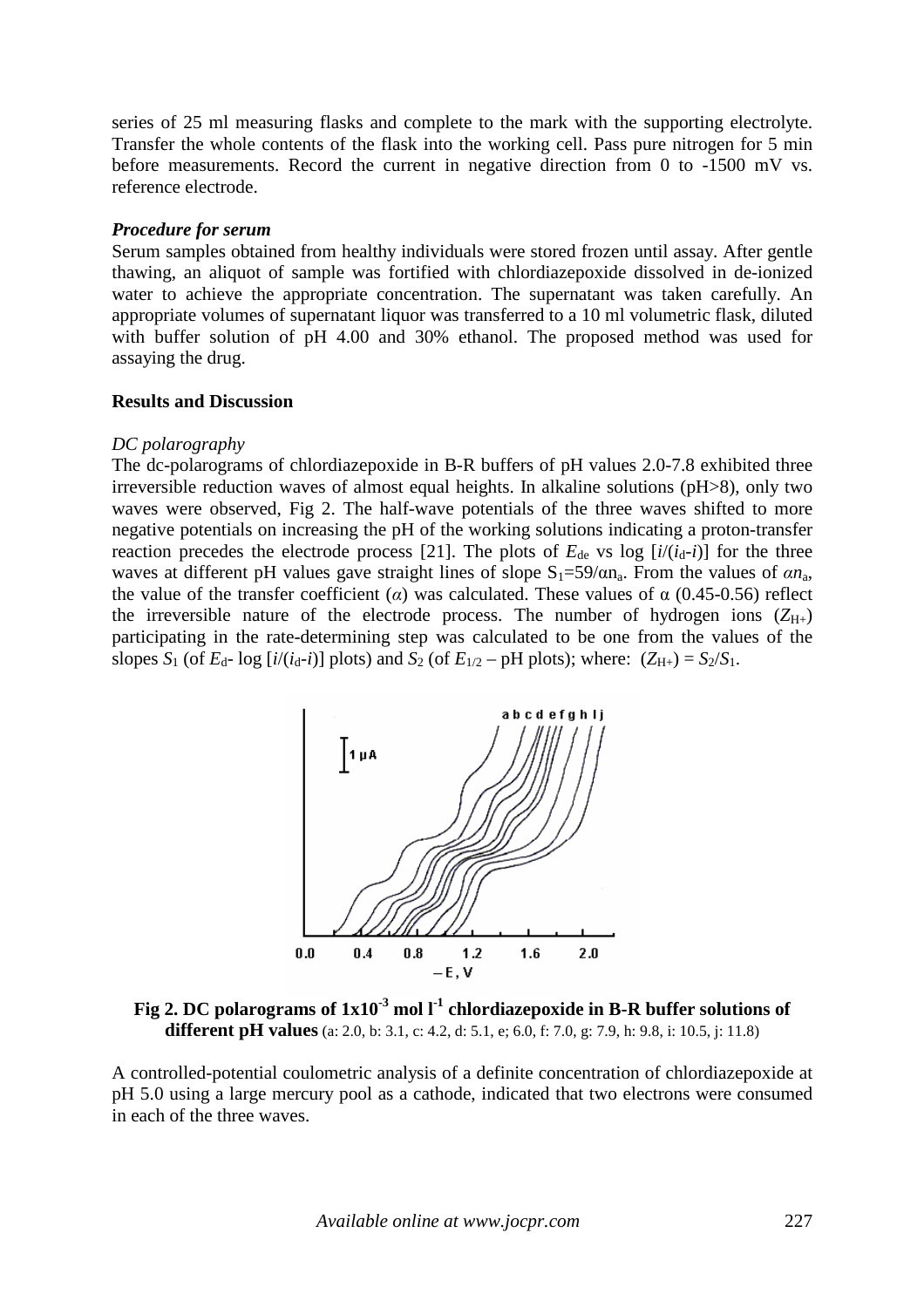According to the data obtained from the reduction process and a previous work reported for the dc reduction of chlordiazepoxide, the reduction mechanism can be suggested as following:



**Fig 3. Electrode reaction mechanism of chlordiazepoxide** 

#### *Cyclic voltammetry*

Cyclic voltammetric behavior of chlordiazepoxide showed two irreversible reduction peaks, at about -4.0 and -7.5 V, in B-R buffers at acidic solutions (pH 2.0-6.5). The absence of any oxidation peak on the reverse scan indicates that the reduction is totally irreversible. The plot of peak potentials  $(E_p)$  of the two peaks versus pH shows a negative shift of peak potentials on increasing pH values. This behavior confirms the involvement of protons in the electrode reaction. The increase of the scan rate (*v*) from 50 to 500 mVs<sup>-1</sup> causes also a shift in  $E_p$ towards more negative values which is an indication of the irreversible nature of the electrode process. The  $E_p$  plots versus log v at different pH values were straight lines of slopes proportional to  $\alpha n_a$ , from which the value of  $n_a$  was calculated to be 2.02 $\pm$ 0.05 (n=5).



**Fig 4. Cyclic voltammetry of**  $1x10^4$  **mol/L chlordiazepoxide at pH 2.15 (-) and 10.45 (** $\cdots$ **)** 

The influence of v on the peak current  $i_p$  was studied in the range 50–500 mVs<sup>-1</sup>, resulting in a linear relationship ( $r=0.996$ ,  $n=6$ ) between i<sub>p</sub> and  $v^{1/2}$  with a slope of 0.54. This value of slope indicates that the current is of diffusion nature [22]. The plot of log  $i<sub>p</sub>$  versus log v gave a straight line expressed by the equation: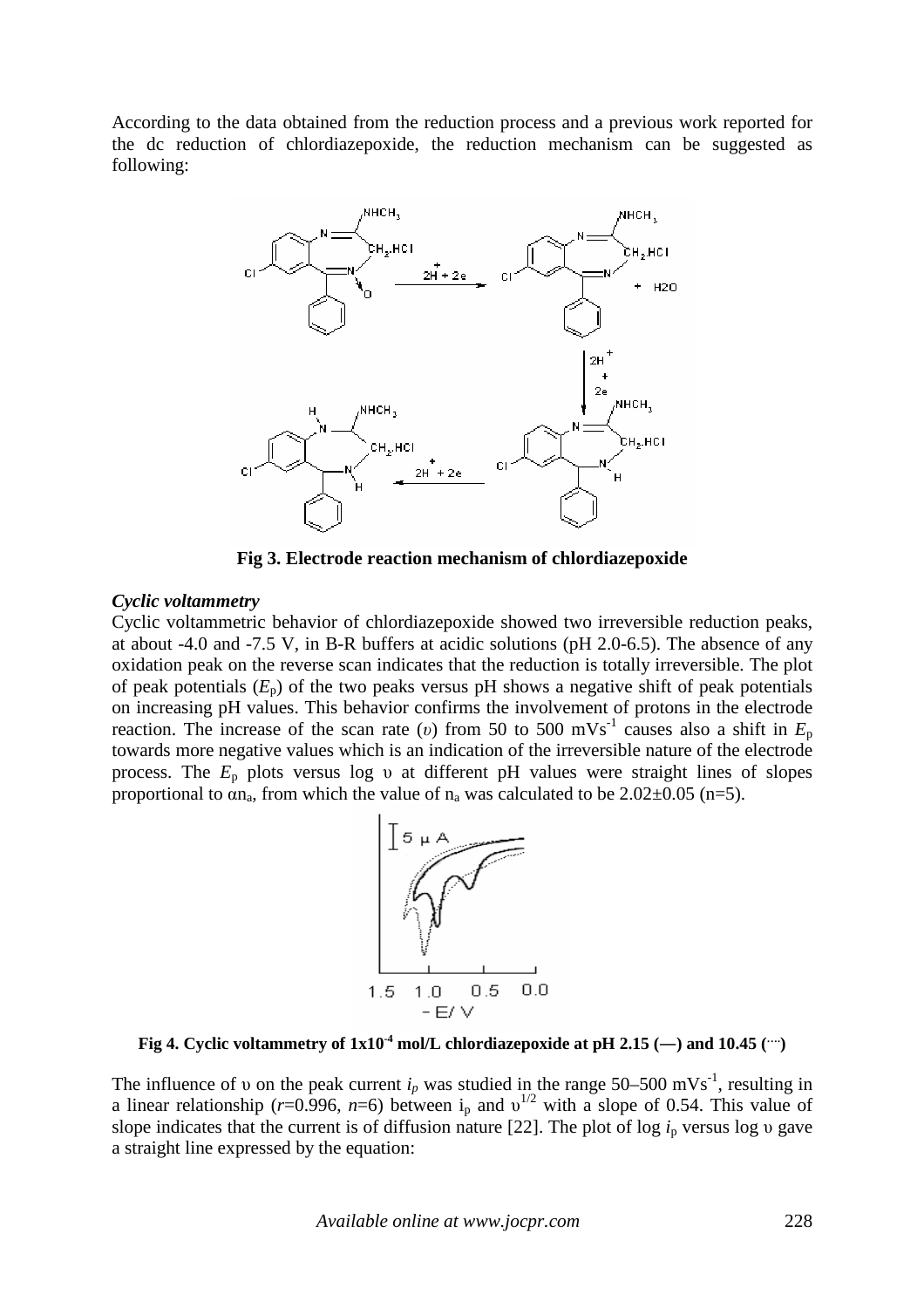Log  $i_p = 19.79$  log  $v - 32.75$  (at pH 2.50) with a slope 0.93 which is too close to the theoretical value (1.0) expected for an ideal reaction of surface species [23].

#### *Cathodic adsorptive stripping voltammetry(CAdSV)*

Different parameters affecting the adsorptive stripping response of chlordiazepoxide at the glassy carbon electrode were examined to achieve high sensitivity for drug quantification. These parameters include various experimental and instrumental variables.

#### *Effect of supporting electrolyte and pH*

The cathodic adsorptive behavior of chlordiazepoxide was investigated in different supporting electrolytes (KCl, HCl, NaClO<sub>4</sub>, acetate buffer, phosphate buffer and B-R buffer). Two reduction peaks were obtained in all cases, with the exception of KCl and NaClO<sub>4</sub> solutions, where only one peak has been appeared. The drug yielded sharp and welldeveloped peaks with B-R buffers of pH 4.0-7.5.

#### *Effect of accumulation time and potential*

Preconcentration of the analyte drug on the surface of GCE is an important condition for highly sensitive determinations. Variation of the accumulation time over 0.0-240 s was examined for  $5.00x10^{-5}$  mol l<sup>-1</sup> chlordiazepoxide solution at an accumulation potential of -0.4 V. The dependence of peak current  $(i_p)$  on accumulation time  $(t_{\text{acc}})$  is presented in Fig 5. The peak heights of the two peaks increases with increasing  $t_{\text{acc}}$  from 0.0 to 30 s, then, they decreased rapidly with increasing accumulation time. Thus, an accumulation time of 30 s was adopted as optimum operational value for analytical purposes.



**Fig 5. Effect of accumulation time of 5x10-5 mol l-1 chlordiazepoxide at pH 4.0 at Eacc.=- 400 mV,** ν**=500 mVs-1** 

In addition, as can be seen from Fig 6, the effect of accumulation potential  $(E_{\text{acc}})$  on the peak height was examined over the potential range  $+0.1$  to  $-0.8$  V for the same concentration of the drug at accumulation time of 240 s. The peak current increased steadily over the negative direction till it reached its maximum value at  $E_{\text{acc}}$  = -0.4 V where it decreased gradually after this inflection point. According to this relationship,  $E_{\text{acc}}$  = -0.4 V is the optimum value for drug quantification.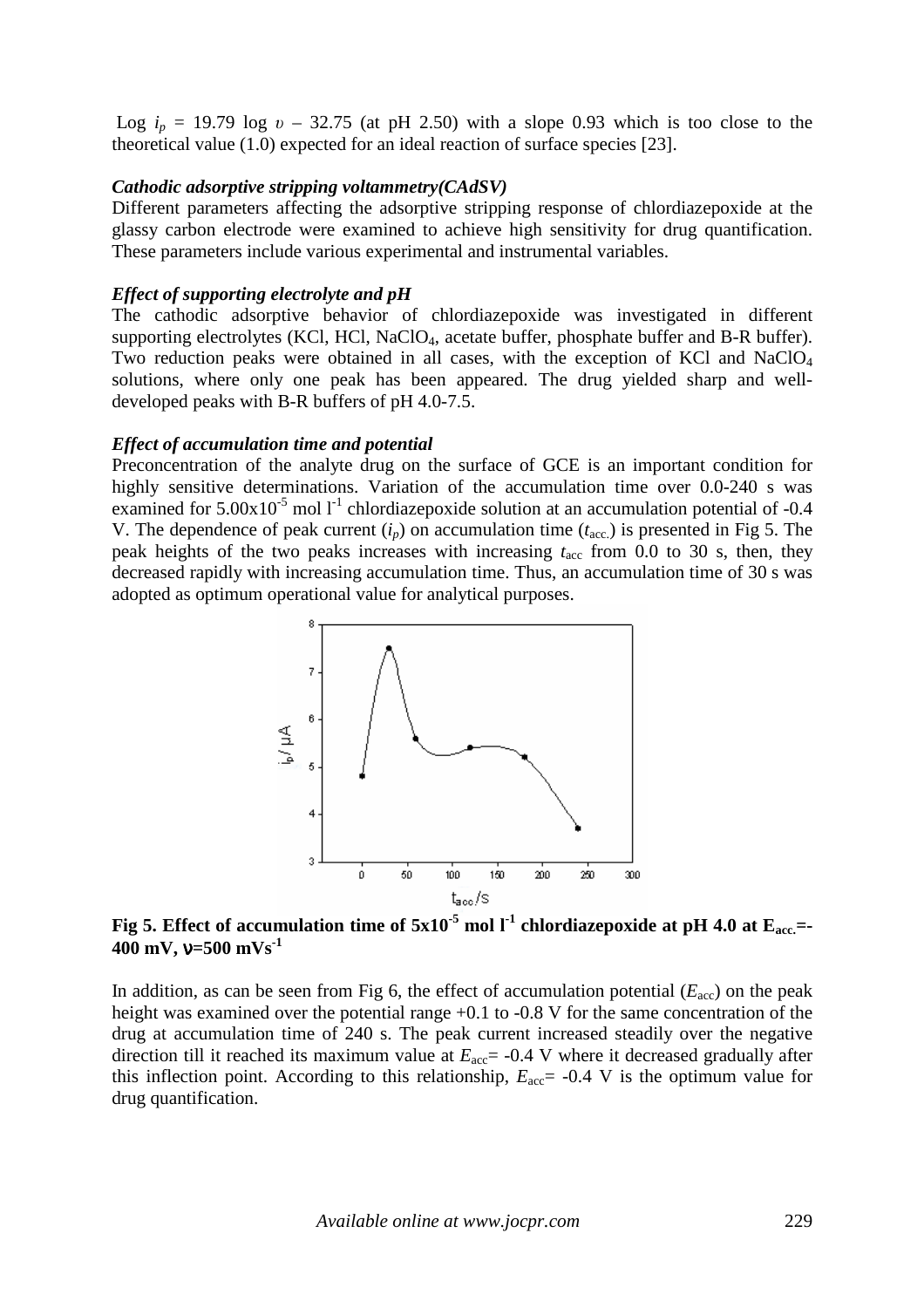

**Fig 6. Effect of accumulation potential of 5x10-5 mol l-1 chlordiazepoxide at pH 4.0 at tacc.= 100 s,** ν**=100 mVs-1** 

#### *Effect of scan rate*

The two cathodic peak currents of chlordiazepoxide were found to be directly proportional to the scan rate (*v*) in the range 50-500 mVs<sup>-1</sup> for 5.00x10<sup>-5</sup> mol l<sup>-1</sup> in B-R buffer of pH 4.00. Accordingly,  $500$  mVs<sup>-1</sup> scan rate was adopted as optimum condition for further voltammetric investigations.

#### *Effect of step height*

The effect of the step height on the CAdSV peak current of the drug was recorded at different values (10-150 mV) for  $5x10^{-5}$  mol l<sup>-1</sup> chlordiazepoxide. A well-defined peak was observed at 10 mV step height for pH's 4.00 and 7.35. On increasing step height, the peak current decreases until it became more ill-defined. So, the value of 10 mV was chosen as the best value for further voltammetric studies.

#### *Effect of drug concentration*

The influence of chlordiazepoxide concentration on the cathodic peak current (Fig. 7) was evaluated in order to obtain a significant analytical utility. The peak current of the first reduction peak at about -0.7 V in B-R buffer of pH 4.00 increased linearly as a function of drug concentration over the range  $2.00 \times 10^{-7}$  to  $5.00 \times 10^{-6}$  mol l<sup>-1</sup> chlordiazepoxide.



**Fig 7. Effect of concentration of chlordiazepoxide on peak current at pH 4.0 at tacc.= 30**   $\mathbf{s}$ ,  $\mathbf{E}_{\text{acc}} = -400 \text{ mV}$ ,  $\mathbf{v} = 500 \text{ mVs}^{-1}$ 

(a: blank; b: 0.2; c: 0.5; d: 1.0; e: 1.5; f: 2.0; g: 2.5; h: 3.0; i: 3.5; j: 4.0;k: 4.5; l:  $5.0x10^{-6}$  mol L<sup>-1</sup>)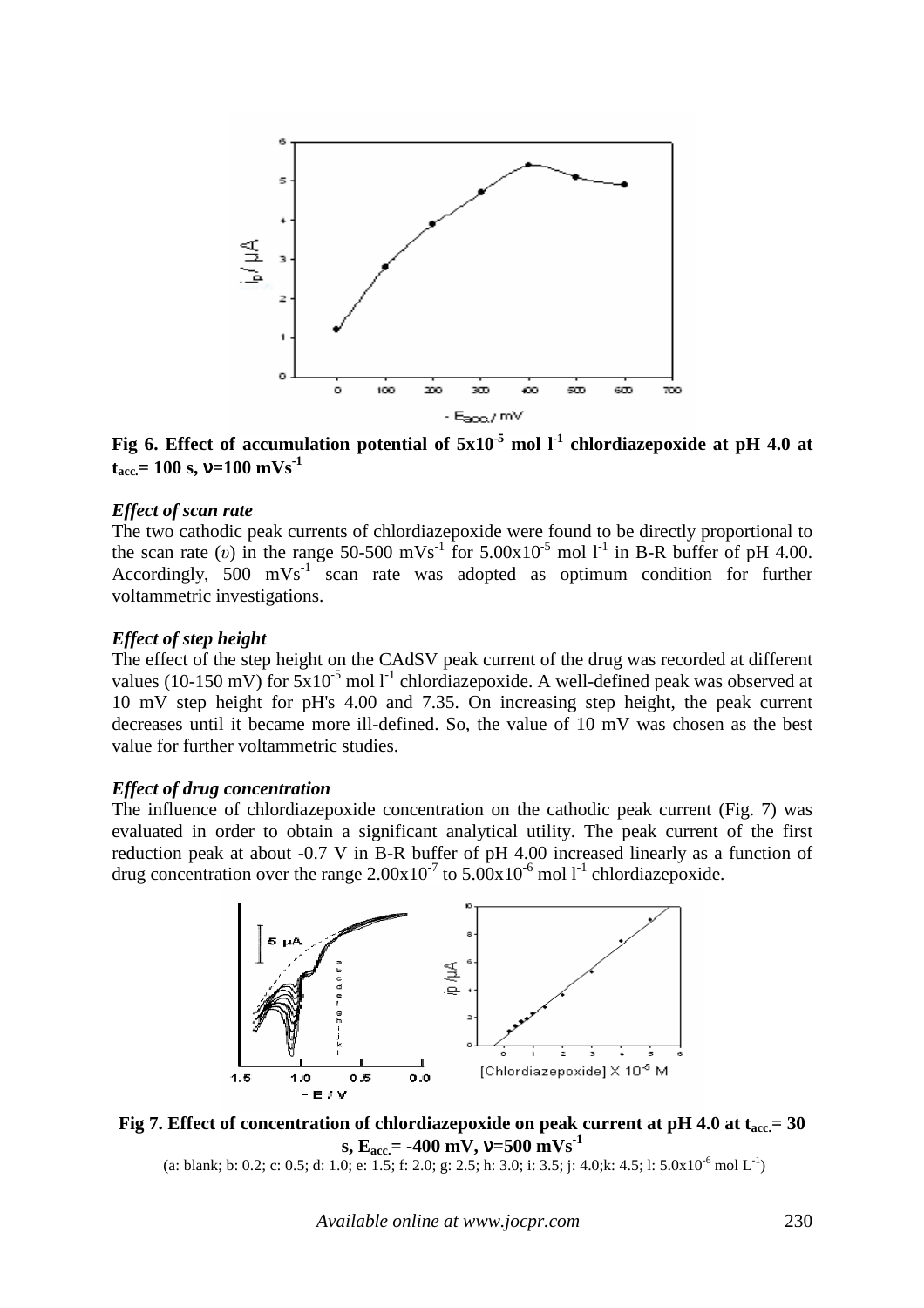## *Analytical applications*

After the establishment of the most ideal conditions for the adsorptive determination of chlorodiazepoxide, a calibration plot for the analyzed drug was constructed to estimate the analytical characteristics of the developed method.

# *Calibration graph*

Plots representing the relationship between the concentration of chlordiazepoxide and CAdSV peaks gave straight lines over the concentration range of  $0.067$ -1.68  $\mu$ g/ml (2.00x10<sup>-</sup>  $7-5.00 \times 10^{-6}$  mol  $1^{-1}$ ). Linear regression analysis of the data gave the following equation:

 $i_p$  ( $\mu$ A) = 1.57 + 1.46 10<sup>6</sup> C (M); *r* = 0.9982 (*n*=10)

Where  $i_p$  is the adsorptive stripping peak current, C the analyzed drug concentration, r the correlation coefficient and n is the number of points.

# *Detection limit*

The lowest detectable concentration of the drug was evaluated to be 0.0168  $\mu$ g/l (5.00x10<sup>-8</sup>) mol  $1^{-1}$ ) estimated according to the signal-to-noise ratio (S/N=3) of the response of 4.00x10<sup>-7</sup> mol  $1<sup>-1</sup>$  chlordiazepoxide. Such remarkable low value of detection limit demonstrates the high sensitivity of the current method.

# *Reproducibility*

The high sensitivity of the adsorptive voltammetry is accompanied by very good reproducibility. The reproducibility was evaluated from 6 repeated measurements of the electrochemical signal of  $2.00x10^{-6}$  mol  $1^{-1}$  chlordiazepoxide solution. The precision of the developed method in terms of the relative standard deviation (R.S.D.%) was 1.03%.

*Determination of chlordiazepoxide in dosage forms* 

The reliability of the proposed method for determination of chlordiazepoxide was investigated by assaying the drug in some real samples (capsules), applying standard addition method. The results obtained are summarized in Table 1.

## **Table1. Adsorptive voltammetric assay of chlordiazepoxide in pharmaceutical formulation**

| Drug                   | Value Labeled   Found <sup>a</sup> |       | <b>Recovery</b> $(\% )   R.S.D. (\% ) $ |      |
|------------------------|------------------------------------|-------|-----------------------------------------|------|
|                        | (mg)                               | (mg)  |                                         |      |
| $Cloxide^{\circledR}$  |                                    | 4.96  | 99.40                                   | 1.73 |
| Librium <sup>®</sup>   |                                    | 10.13 | 101.20                                  | 2.15 |
| Librium $^{\circledR}$ | 20                                 | 20.22 | 101.35                                  | .62  |

a: average of five determinations, b: relative standard deviation

## *Determination of chlorodiazepoxide in human serum*

The ability of the proposed method for detection of the drug in human serum was examined in spiked serum samples. The results are summarized in Table 2.

| <b>Added</b><br>(mol $l^{-1}$ ) | Found <sup>a</sup><br>(mol $l^{-1}$ ) | Recovery $(\% )$ | <b>R.D.S.</b> $(\% )$ |
|---------------------------------|---------------------------------------|------------------|-----------------------|
| $4.0x10^{-7}$                   | $3.88 \times 10^{-7}$                 | 97.00 %          | 1.77                  |
| $8.0x10^{-7}$                   | $7.93 \times 10^{-7}$                 | 99.12%           | 2.62                  |
| $1.2x10^{-6}$                   | $1.23 \times 10^{-6}$                 | 102.50%          | 2.84                  |

a: average of five determinations